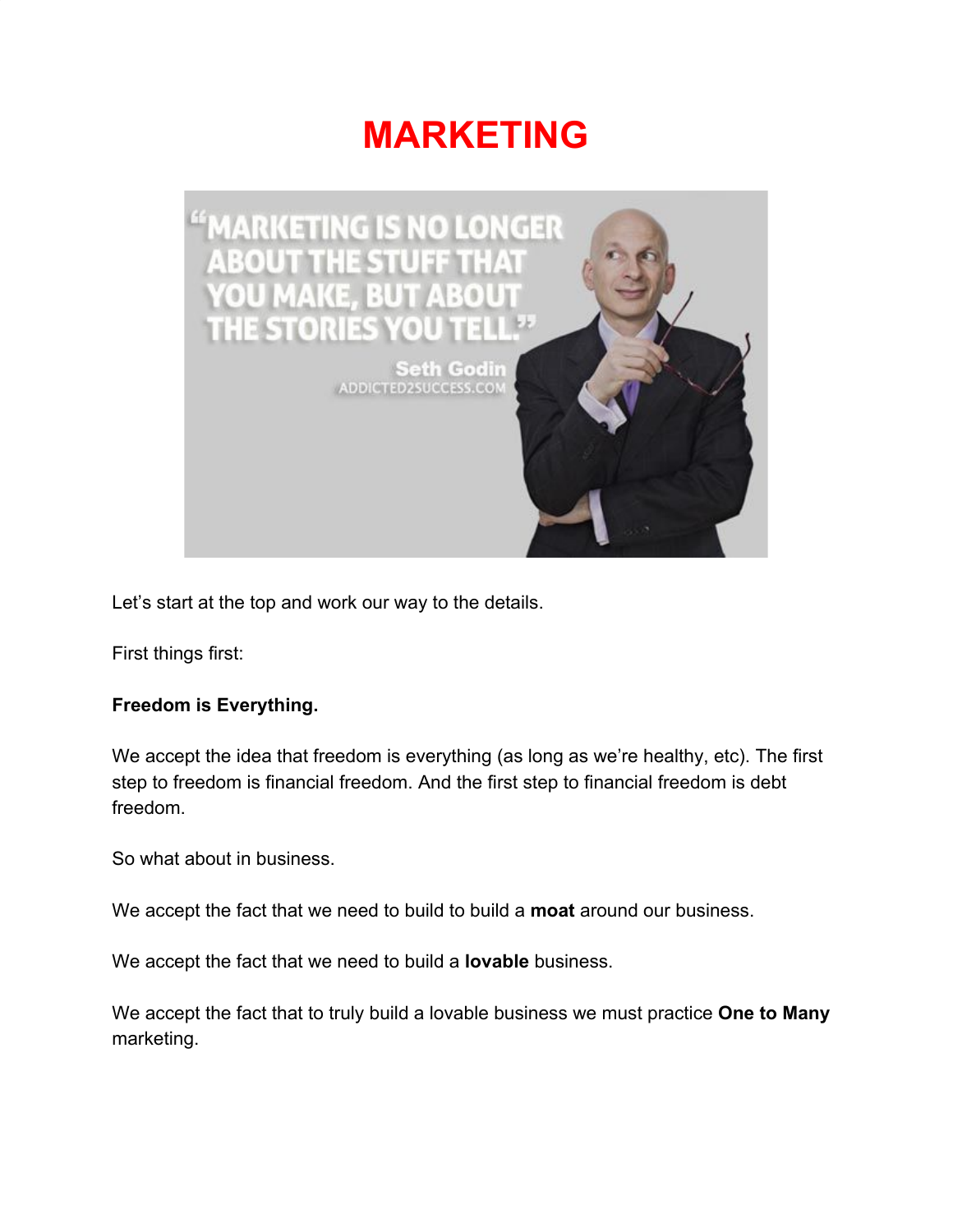We then, have to accept the fact that the **Newsletter** is THE best platform for one to many marketing.

We also accept the fact that we must build a list (and be always building) - and then, consistently communicate with this list (Proper Communication).

Now, having said all of that the only way to implement a newsletter into your business is to vanquish the Monster.

Get out of your own way. Get out of your own head. And, get on with it.

Same theory discussed in the Focus section of this month's (mind-blowing) newsletter.

Good news.

I have a "hack" for you regarding the newsletter. If you're having trouble (all of which is of course ONLY in your mind) with ideas for the newsletter. If you "believe" you are not a "writer" (way too many quotation being used!) - then the very first step is to begin journaling.

In my most humble opinion, journaling has been instrumental in both - the ideas for and the writing of - my newsletter(s).

With a pen and a pad. Notebook. Actual journal. Or simply, as I do now, a laptop computer and Google Docs. Start writing.

We'll discuss more about journaling going forward. But I task you with and challenge to begin journaling NOW. I'll give you until tonight to think it over. And as early as tomorrow to begin.

# **SETH GODIN**

If you watched the Seth Godin video (and if you didn't, you really need to) he dropped serious marketing napalm!

Let's go through some of the quotes from the notes I took from the video.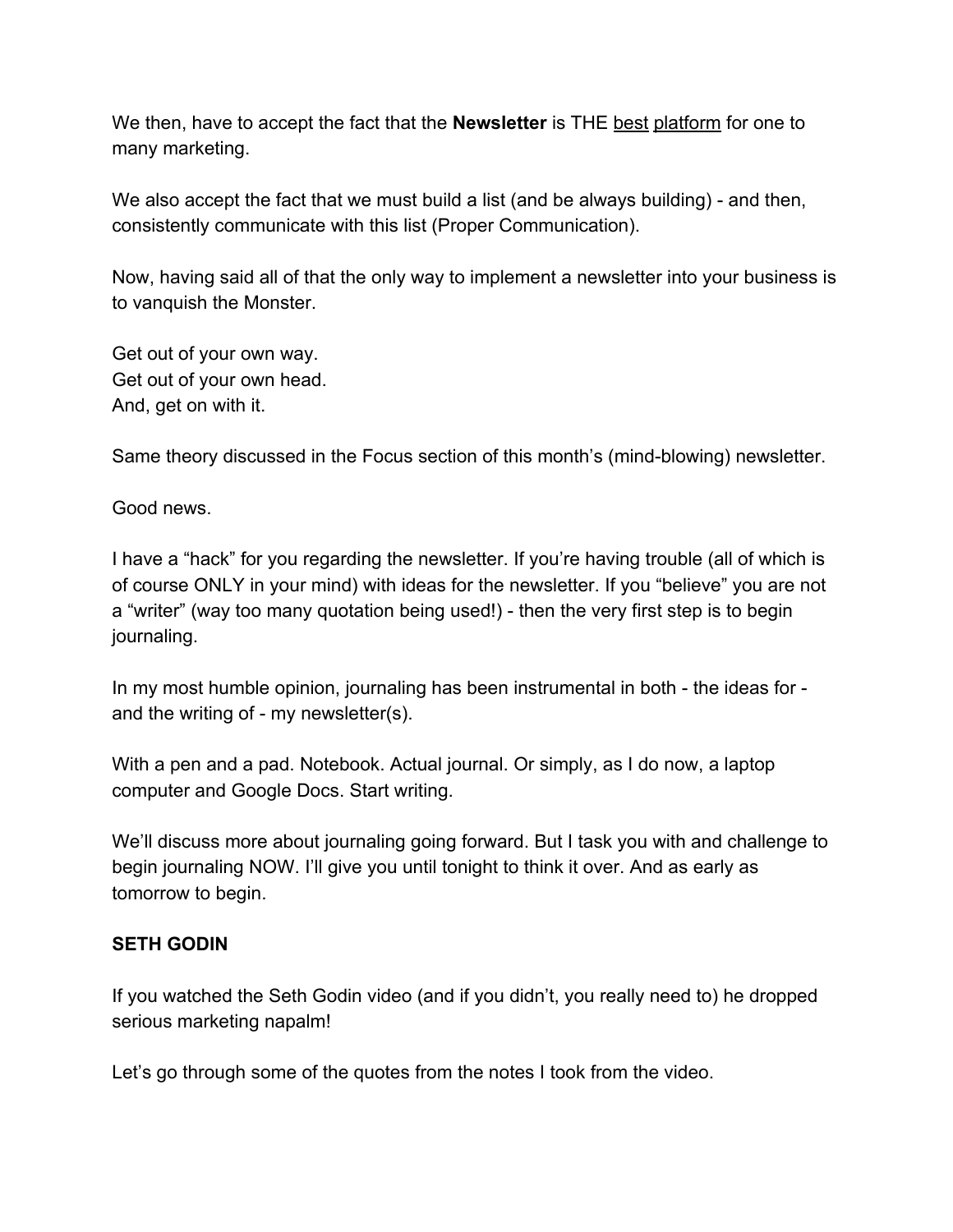# *"Permission marketing is the idea of delivering anticipated, personal, and relevant messages that people want to get."*

This type of marketing is the exact type of marketing that I utilize to get you into the Real Estate Good Life Inner Circle.

Please keep all of this in mind as you implement and then deploy your newsletter.

**\*\***Make sure to check out the copy of GLIC Member John Cunningham's newsletter attached to his spotlight in this month's Member Spotlight.**\*\***

Here's a quote from the video that makes me smile from lobe to lobe,

**"Patiently building an asset is probably the single most overlooked thing that marketers fail to do."**

HELL to the O!

If that quote doesn't directly apply to your newsletter, then I didn't marry Miss Right (first name, Always).

A newsletter is an asset. Sure it takes longer to produce results than telemarketing and trespassing. But the results are directly attached to the word: Lovable.

# *"People only buy from you (or sell with you) for two reasons: one, they know you exist. Two, they trust you."*

The newsletter does both!!!

Our main objective with our "list" is to:

Make sure they know we're alive. Make sure they know what we "do". Make sure they know how to do business with us. Make sure they know how to refer business to us. Remind and repeat.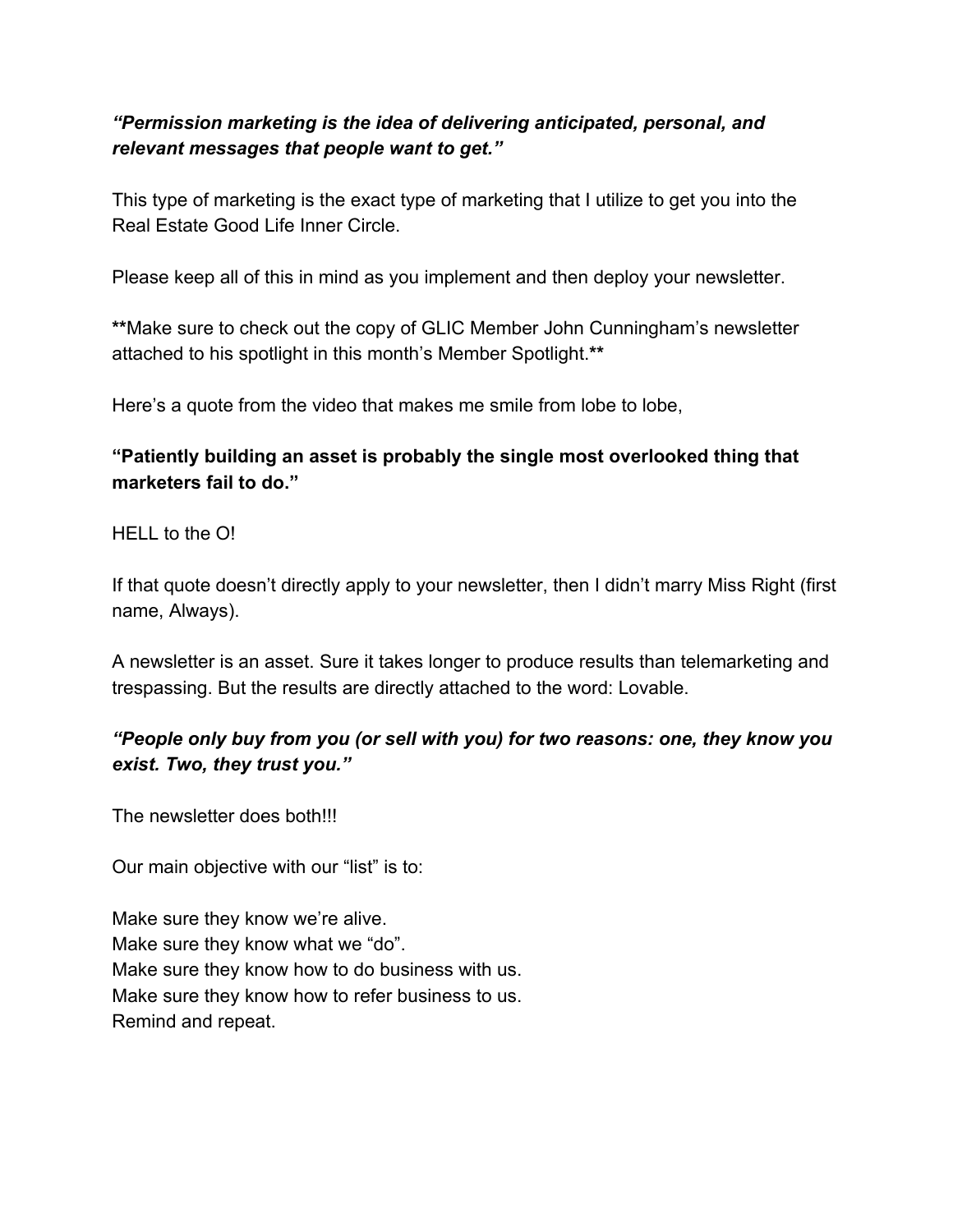\*Side note: this is hilarious (life happens moment). My son came into my office (with a sweet look on his eleven year old face) and asked if he could keep the \$4 in change from Santa's Secret Workshop?

"Sure buddy." I tell him.

Ten minutes later he waltzes back in and asks, "Can I buy the new battle pass for Fortnite?"

"I guess. You know the drill. As long as you pay for it."

He leaves and goes to his room. Returning with a handful of cash. A twenty, and five singles. "Here ya go dad." Turns on his heel and heads towards the door.

"Hey, wait a minute. Did you just give me my four bucks back as part of this payment?"

He didn't know how to answer, but he smiled wryly.

"If you did, and that's what just happened, just say so."

"Yes", he giggled. (kids = sometimes lovable)

#### **Okay, where were we?**

Oh yeah, me yammering on about the importance of the newsletter in your business.

The newsletter builds trust and reminds people of your existence. Seth would love it if you implemented a newsletter. Just saying.

Seth continues:

## **"For anyone looking to evoke change... tell a story that resonates to the people hearing it."**

This applies to everything you do from now in your marketing. Tell stories. Me. Blue face.

From email marketing, to the newsletter, to the client and transaction stories you MUST begin writing on Facebook.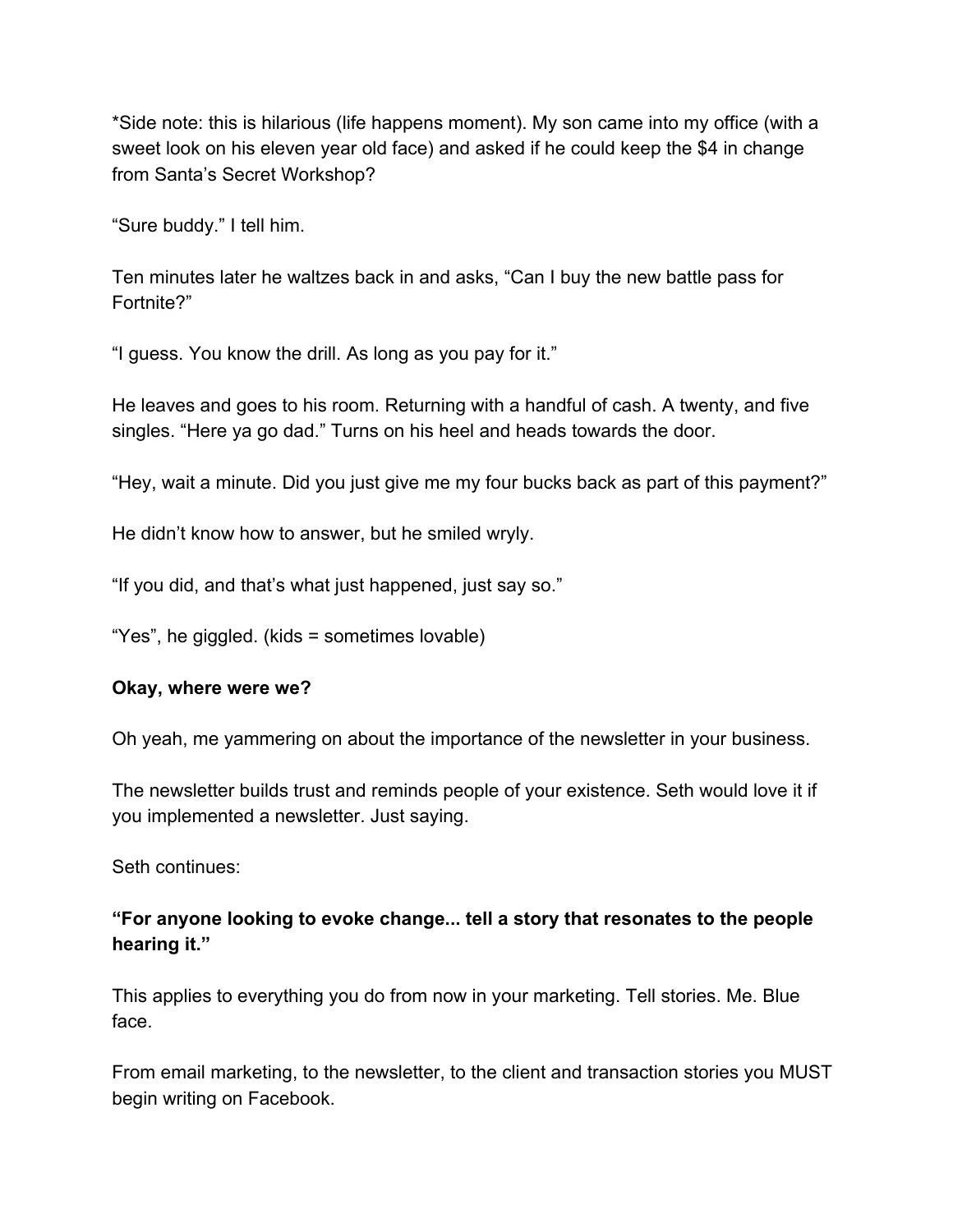Here's a quote that I love. Especially now in my life. As I try harder and harder to be authentic and find my true self.

"Our consistent self is behaving the same way in front of our mom and our client."

And we'll get off the Seth Godin bandwagon after one last quote. A mic dropper, if you will…

## **"Will they miss you, if you were gone?"**

This quote needs to apply to your newsletter, to your marketing, and most importantly… to your life.

Paying 59 bucks a month is a start. Paging through this masterpiece of a newsletter is a start. Maybe, even reading it. A start.

But until you begin to implement these ideas, strategies, and principles in your life nothing changes. It all stays the same. Same as today. Which was the same as yesterday.

#### **Moving on.**

Building a moat around your business has many layers.

Most of which is steeped in Neediness. The detachment from.

You know my feeling, we must **eliminate as much neediness as humanly possible**.

If Zillow leads make up anywhere a substantial portion of your revenue, you are needy. If your broker gives you leads that have a noticeable correlation to your bottom line, you are needy.

If you have a builder as a client, or an investor, or a bank, or…

You get the idea. You want all of these leads. You want all of these closing. I'm not saying to turn any of them down. I'm saying do not be dependent upon them.

Create your own leads. Build your own marketing campaigns.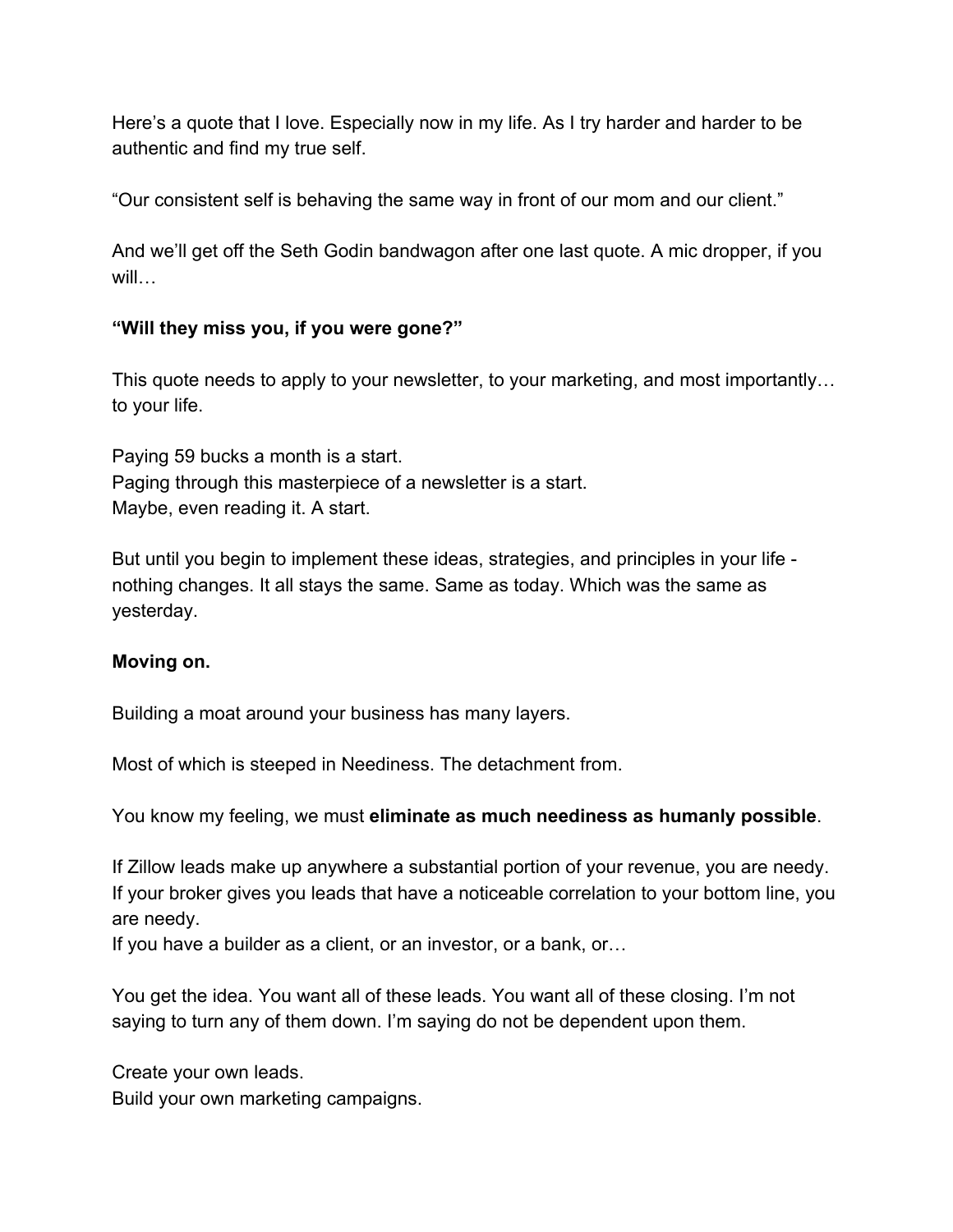Build your own business. Dig your own protective moat.

A newsletter is the ultimate One to Many opportunity for you to establish a Category of One.

How?

With your stories. With your mind. With your thoughts. With your personality.

Nobody in the whole wide world can copy you being you.

We are in a business of copycats.

Differentiation seems to be more and more difficult for agents to come by. Especially with the commoditization going on with Zillow, Redfin, OpenDoor, fill in the blanks.

Only by being **You** in a category of Your invention or definition and ownership can you build and then maintain a **Moat** around your business.

This ties directly with the Outlier section of this newsletter. The featured Outlier - **Peter Thiel**.

What's the name of his best-selling book?

Oh, that's right! **Zero to One**.

What do you think that means? (you better know - or, I'ma scream!!!)

Moving on.

Here's what dan Kennedy tells me,

"By and large, money moves to status."

Check out this picture of me with ??? (yeah, I know. But, it's the only face I have!)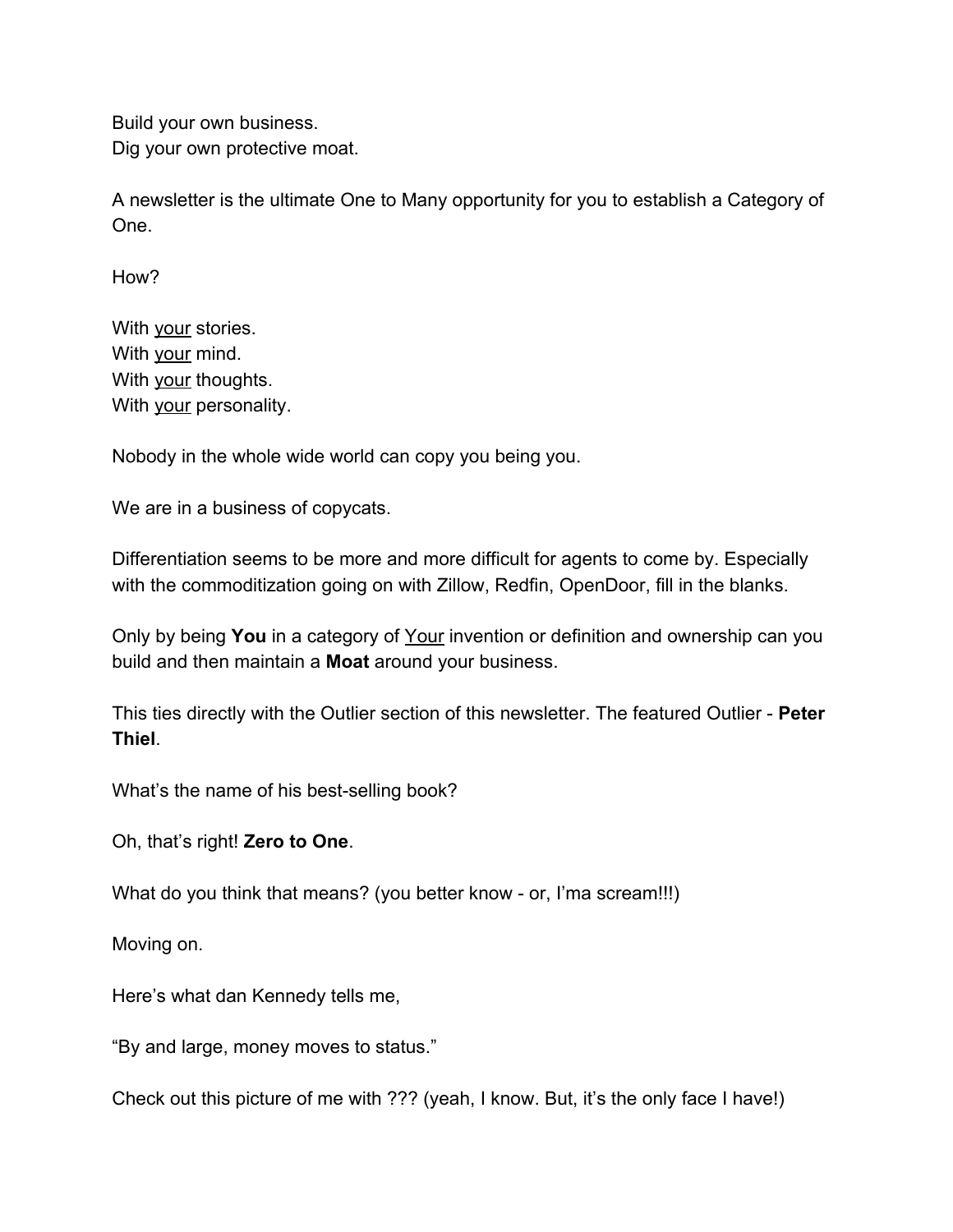

This picture was taken at a Dan Kennedy conference in 2013. The guy with me, a celebrity.

The point of the picture, according to Dan, is to "borrow" a celebrity for your marketing if you are not one (yet).

Still don't know who that is?

Google: Body by Jake.

Continuing with Dan's quote:

*"By and large, money moves to status. NOT to greatest skill or talent, or highest academic or professional credentials (think - GRS, ABR, GSI in real estate), longest tenure and evidence of reliability by longevity, most capital to wield.*